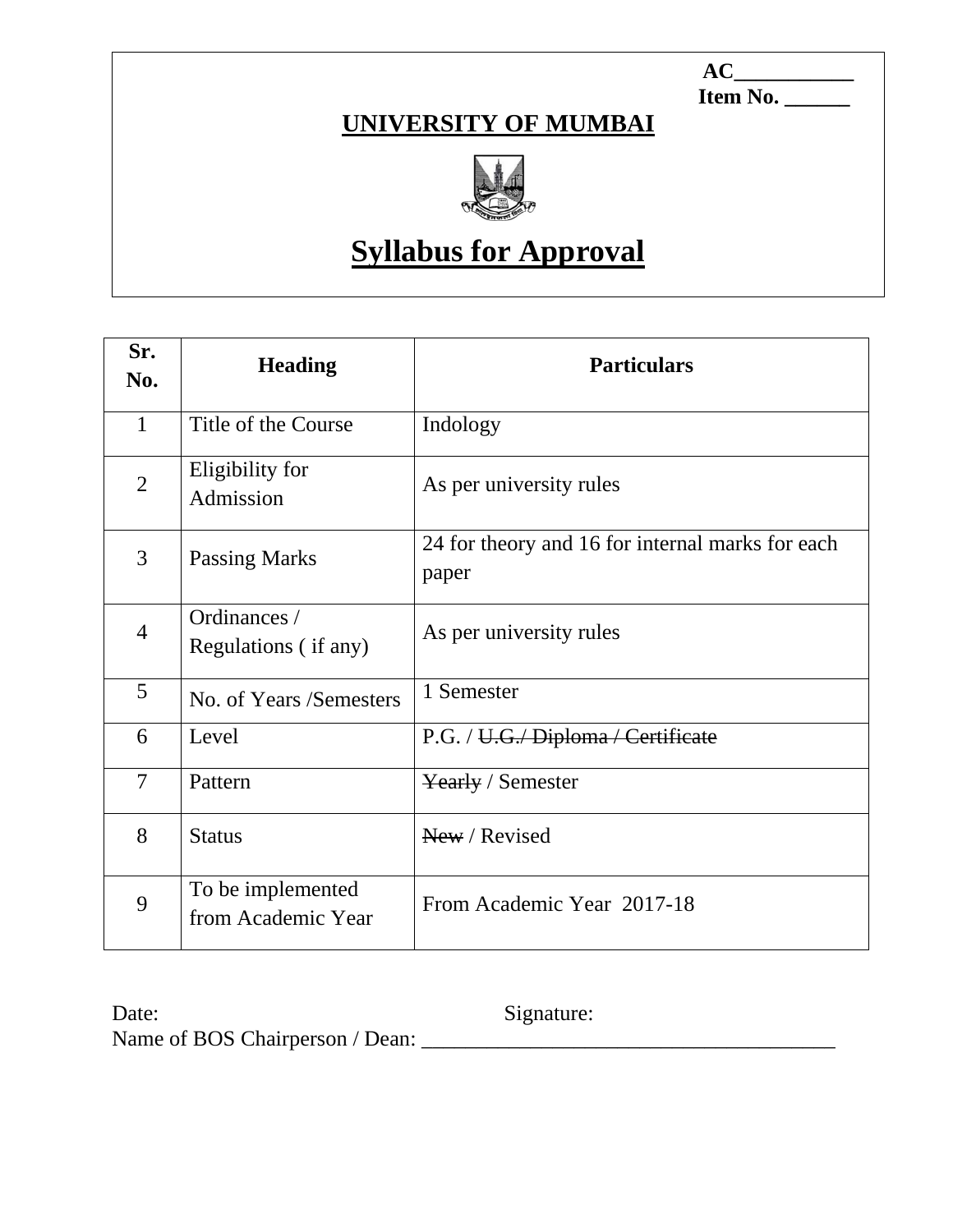# **UNIVERSITY OF MUMBAI**



# **Essential Elements of the Syllabus**

| 1              | Title of the Course       | Indian Law and Administration |
|----------------|---------------------------|-------------------------------|
| $\overline{2}$ | <b>Course Code</b>        | <b>UDSKTILAD</b>              |
| 3              | Preamble / Scope          | Enclosed                      |
| $\overline{4}$ | Objective of Course       | Enclosed                      |
| 5              | Eligibility               | As per university rules       |
| 6              | <b>Fee Structure</b>      | As per university rules       |
| $\overline{7}$ | No. of Lectures           | As per university rules       |
| 8              | No. of Practical          | <b>NA</b>                     |
| 9              | Duration of the Course    | <b>One Semester</b>           |
| 10             | Notional hours            | As per university rules       |
| 11             | No. of Students per Batch | As per university rules       |
| 12             | Selection                 | As per university rules       |
| 13             | Assessment                | As per university rules       |
| 14             | <b>Syllabus Details</b>   | Enclosed                      |
| 15             | Title of the Unit         | Enclosed                      |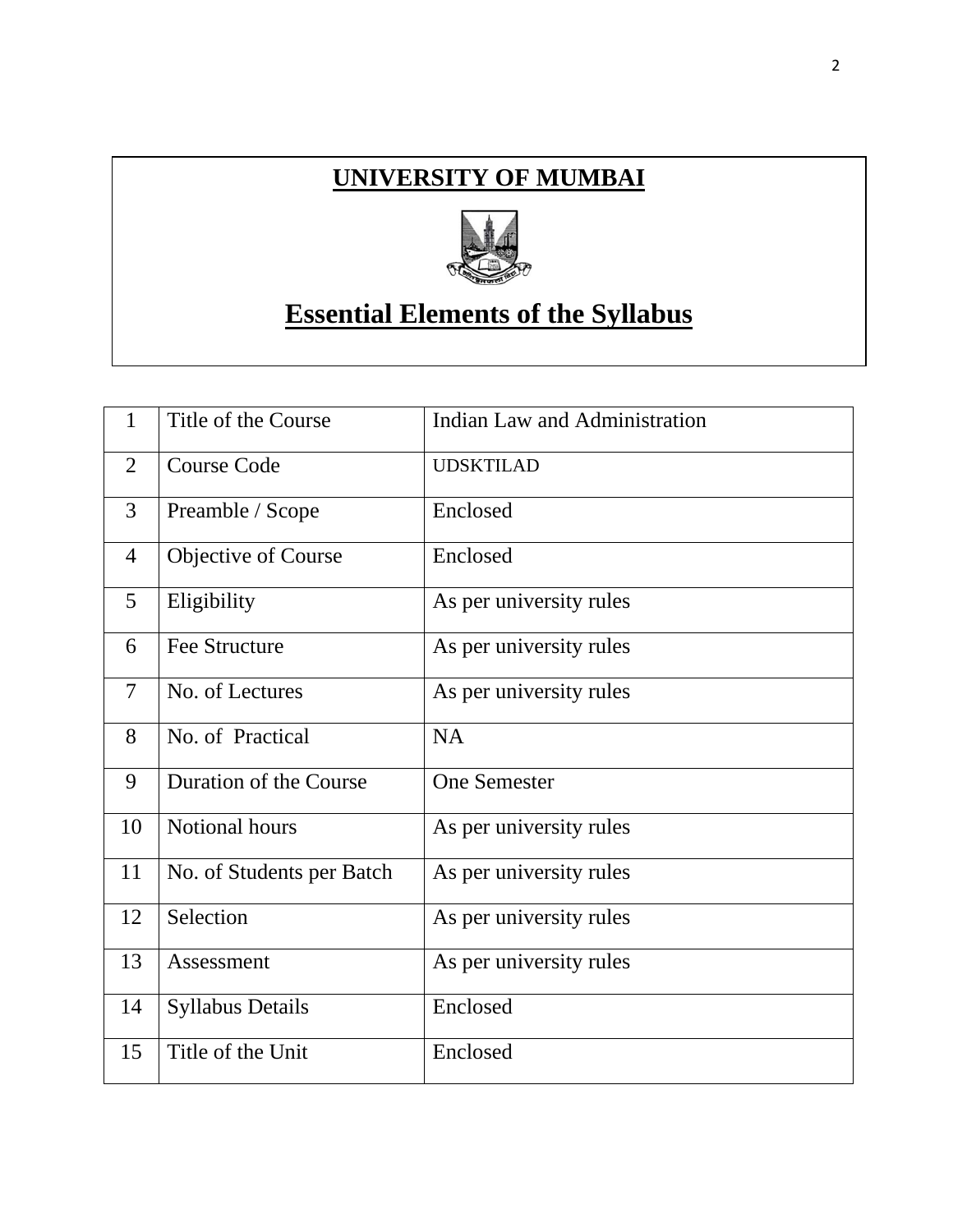| 16 | Title of the Sub-Unit                           | Enclosed                |
|----|-------------------------------------------------|-------------------------|
| 17 | Semester wise Theory                            | Enclosed                |
| 18 | Semester wise List of<br>Practical              | <b>NA</b>               |
| 19 | <b>Question Paper Pattern</b>                   | Enclosed                |
| 20 | Pattern of Practical Exam                       | <b>NA</b>               |
| 21 | Scheme of Evaluation of<br>Project / Internship | As per university rules |
| 22 | List of Suggested Reading                       | Enclosed                |
| 23 | List of Websites                                | <b>NA</b>               |
| 24 | List of You-Tube Videos                         | <b>NA</b>               |
| 25 | List of MOOCs                                   | <b>NA</b>               |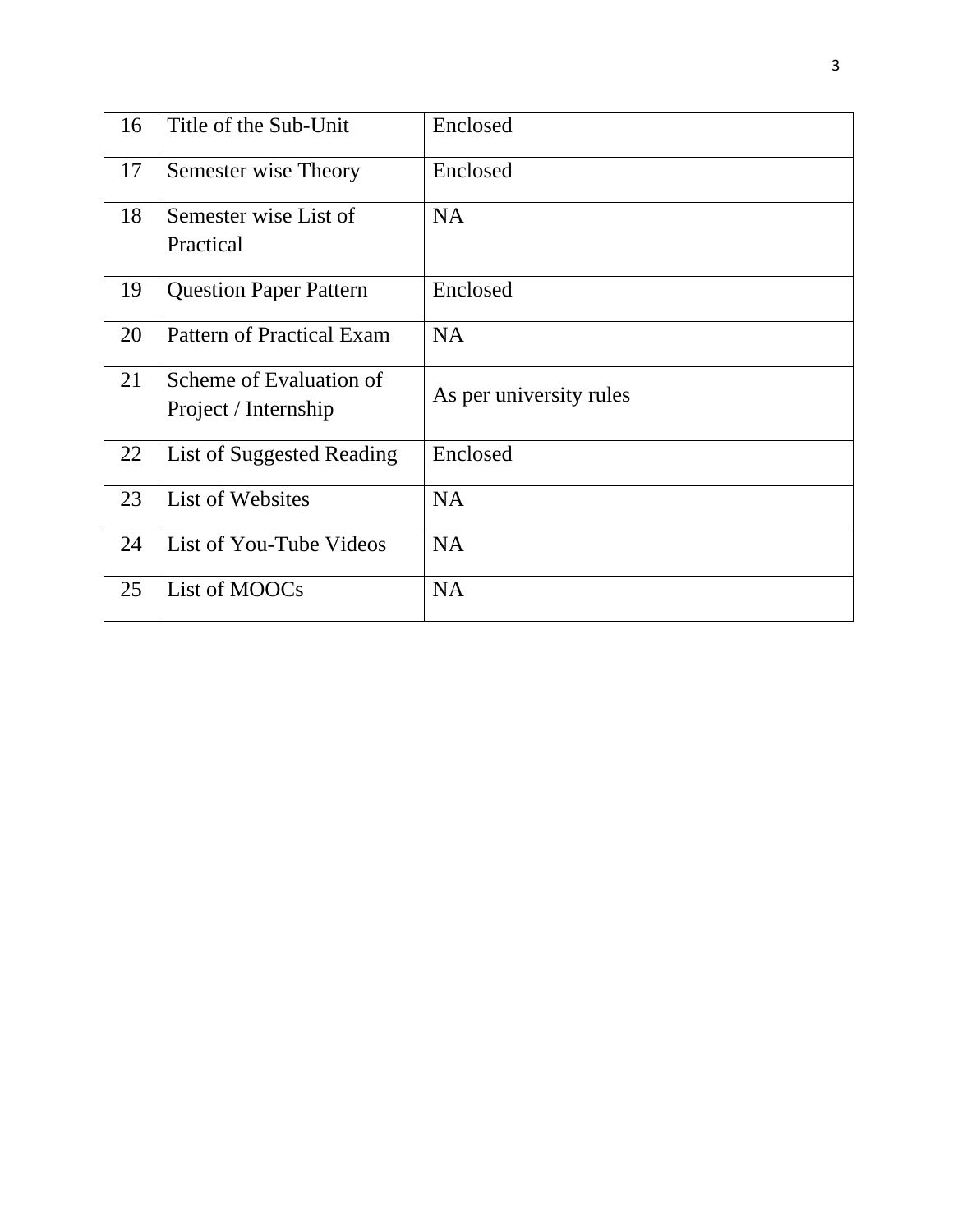# **Indology Syllabus for M. A. II (Semester III)**

## **Preamble and Objectives:**

This course is one of the electives offered for MA Part II- Semester III. Course encompasses various aspects of Indological studies. It facilitates a holistic study of ancient India, by introducing ideas like iconography, epigraphy, literature, archaeology, arts, architecture, etc.

Course aims at empowering the student to apprehend, interpret, and analyze various aspects of ancient India. Assignments are drafted to motivate students to understand and appreciate the wondrous past of India.

#### **Paper I: Ancient Indian Iconography**

# **Unit 1 Introduction to Iconography** (1 Credit) (15 Marks) a. Significance of iconographic studies, sources, Text and image: Brief review of Ancient Indian Shilpa Texts and their role in development of iconography b. Concept and symbolism of icon and image worship c. Origin and Antiquity of image worship in India

d. Iconometry, Iconology

#### **Unit 2 Hindu Iconography** (1 Credit) (15 Marks)

a. Emergence and development of Iconography of Vishnu: Sadharan murtis, incarnations, other important representations of Vishnu, Regional traits of Vaishnava iconography

b. Emergence and development of Iconography of Shiva: Anugraha murtis, Samhara murtis, Vishesha murtis, Regional traits of Shaiva iconography

c. Brahma, Ganesha, Surya, Karttikeya

d. Other Important divinities: Ashtadikpalas, Navagrahas

a) Mother Goddess- Uniconic to Iconic

b) Development of Iconography of Goddesses: Saptamatrikas, Durga, Lakshmi,

Saraswati, Mahishasuramardini, Chamunda, Bhairavi

c) Regional traits of Shakta iconography

d) Goddesses of Fertility

## **Unit 3 Goddess** (1 Credit) (15 Marks)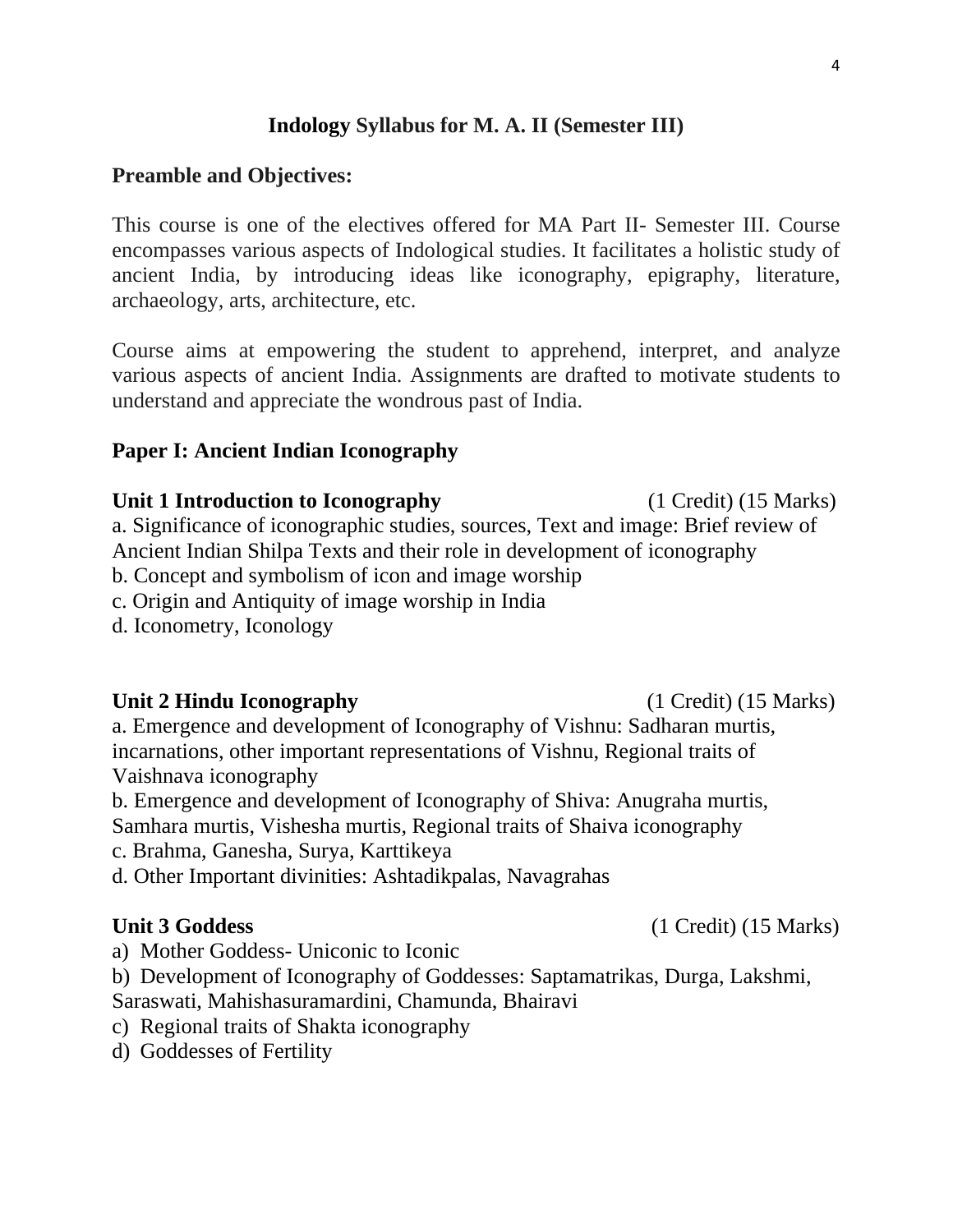|          | <b>Assignment</b> on Minor iconographic forms like Yakshas, Nagas, Vidyadharas,<br>Gandharvas, Kinnaras, Surasundaris, Mithun Shilpas, Hero stones and Sati stones,<br>etc. |                     |
|----------|-----------------------------------------------------------------------------------------------------------------------------------------------------------------------------|---------------------|
|          | <b>Paper II: Ancient Indian Epigraphy</b>                                                                                                                                   |                     |
|          | Unit I Introduction to Epigraphy<br>Marks)                                                                                                                                  | $(1$ Credit) $(15)$ |
| a.<br>b. | Aims, scope and definition of epigraphy<br>Types of scripts and History of writing in India                                                                                 |                     |

b) Iconography of Bodhisattvas (Avalokiteshwara, Manjishri, Vajrapani) and

c. Indian eras (Shaka, Vikrama, Gupta, Chedi-Kalchuri)

| Unit II Ancient Indian Scripts<br>Marks)                                                                                            | $(1$ Credit) $(15)$       |
|-------------------------------------------------------------------------------------------------------------------------------------|---------------------------|
| a. Origin and development of different scripts<br>b. Brahmi-Ashokan, Gupta                                                          |                           |
| c. Grantha                                                                                                                          |                           |
| Unit III Study of Inscriptions in Sanskrit                                                                                          | $(1$ Credit) $(15$ Marks) |
| a) Besnagar Garuda Pillar Inscription of Heliodorus<br>b) Allahabad Prashasti of Samudragupta<br>c) Poona Plates of Prabhavatigupta |                           |
| Unit IV Study of Inscriptions                                                                                                       | $(1$ Credit) $(15$ Marks) |
| a) Aihole Inscription of Pulakeshi II                                                                                               |                           |

- a) Aihole Inscription of Pulakeshi II
- b) Arjuna Varman Prashasti of Dhara (ParojataManjiri) First two cantos

Goddesses in Indian Buddhism.

d) Iconography of Minor Gods and Goddesses in Jainism

a) Iconography of Buddha-s

c) Iconography of Jina-s

5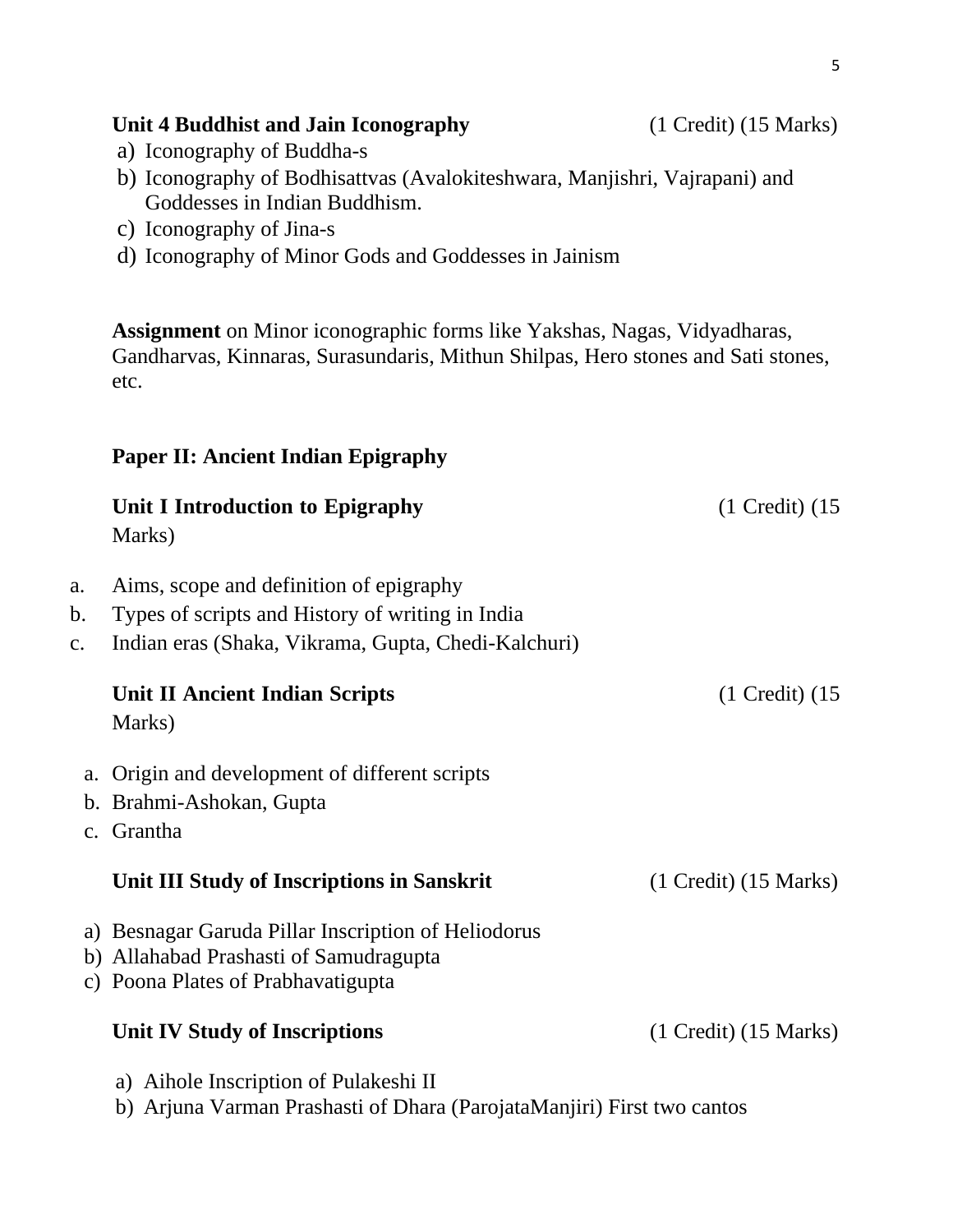| c) Inscription on the Jagadishwara Temple, Raigad                                                                                                                                                                                                                                                                                   |                           |
|-------------------------------------------------------------------------------------------------------------------------------------------------------------------------------------------------------------------------------------------------------------------------------------------------------------------------------------|---------------------------|
| <b>Assignment:</b> Study of Inscription outside of India                                                                                                                                                                                                                                                                            |                           |
| <b>Paper III: Literature and Archaeology</b>                                                                                                                                                                                                                                                                                        |                           |
| <b>Unit 1 Early History of Writing</b><br>a. Earliest Literary Sources and Archaeological Records<br>b. Early writing in West Asia<br>c. Early writing in India and China                                                                                                                                                           | $(1$ Credit) $(15$ Marks) |
| Unit 2 Importance of archaeological evidence<br>a. Archaeological Evidence in India<br>b. Limitations of Archaeological Evidence<br>c. Importance of literary sources in India<br>d. Limitations of Literary Sources                                                                                                                | $(1$ Credit) $(15$ Marks) |
| Unit 3 History of Vedic, Buddhist, and Jaina Sources<br>a. Early Vedic texts and Aryans: problems of corroboration<br>b. Vedic texts and Harappans: theories and problems<br>c. Buddhist, Jain and the Later Vedic Texts (1200-600 B.C.)<br>d. Painted Grey Ware, Iron Age and Megalithic cultures of the Deccan and South<br>India | $(1$ Credit) $(15$ Marks) |
| <b>Unit 4 History of Epic Sources</b><br>a. The Great Epics: Mahabharata and Ramayana<br>b. The problem of dating the epics<br>c. Archaeology of the epic sites – exploration and excavations                                                                                                                                       | $(1$ Credit) $(15$ Marks) |

- d. Material culture of the epics and archaeological evidence
- e. Problem areas: Rama Setu and Archaeology of Dwaraka

**Assignment**: PPT presentation on literature and archaeology

# **PAPER IV History of performing arts in India**

# **Unit I Sources for tracing the development of Performing arts in Ancient India**

(1 Credit) (15 Marks)

6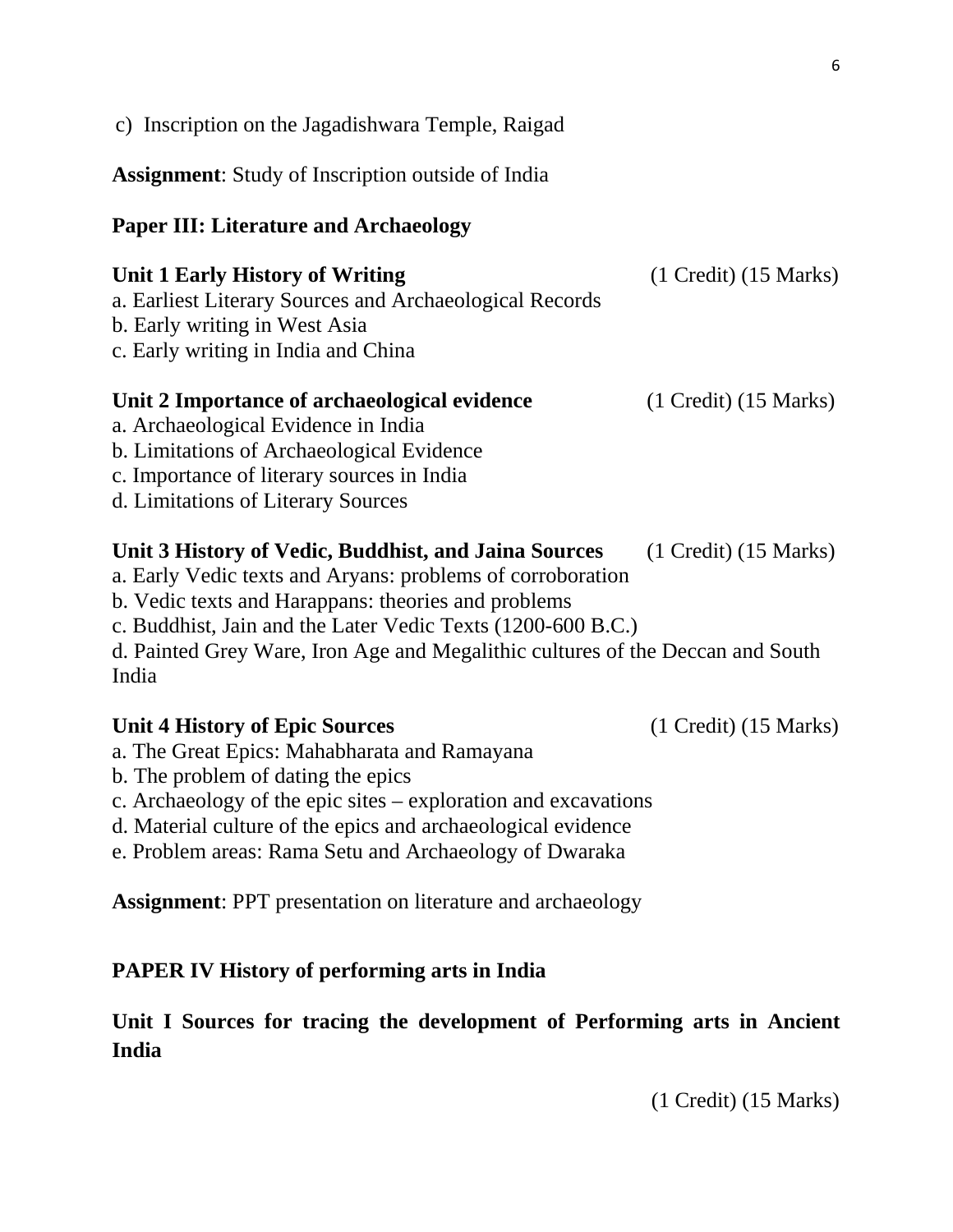- 1. Literary sources- Specific study of Natya Shastra and Abhinaya Darpana. Contribution of Epics, Kalidasa, Bharavi
- 2. Archaeological sources:- Brihadeeshwara Temple, Konark Sun Temple , Ramappa Temple in Warangal, Sculptures and Paintings
- 3. Origin of Music and Dance Traditions with a basic understanding of origin of the Swara tradition, Nritta, Nrithya Natya, Abhinaya and the Tala /laya traditions.

# **Unit II Dance** (1 Credit) (15 Marks) 1. Historical development of seven types of Classical dance 2. Salient features of Classical dance 3. Development of gharanas **Unit III Music (Vocal & Instrumental)** (1 Credit) (15 Marks) 1. Historical development of Classical Music 2. Salient features of Classical Music 3. Development of gharanas **Unit IV Folk Art** (1 Credit) (15

Marks)

- 1. Folk Art related to Dance- Garba, Lavani
- 2. Folk Art related to Vocal Music-Powada, bhavai
- 3. Related to Puppetry Gujarat, Maharashtra

**Assignment:** Any form of performing Art other than the ones mentioned in the syllabus

# **Paper V: Indian Architectural Traditions**

Unit 1- History of Literary Traditions of Indian Architecture (1 Credit) (15 Marks)

- a) Shulbasutras and Arthashatra
- b) Shilpa texts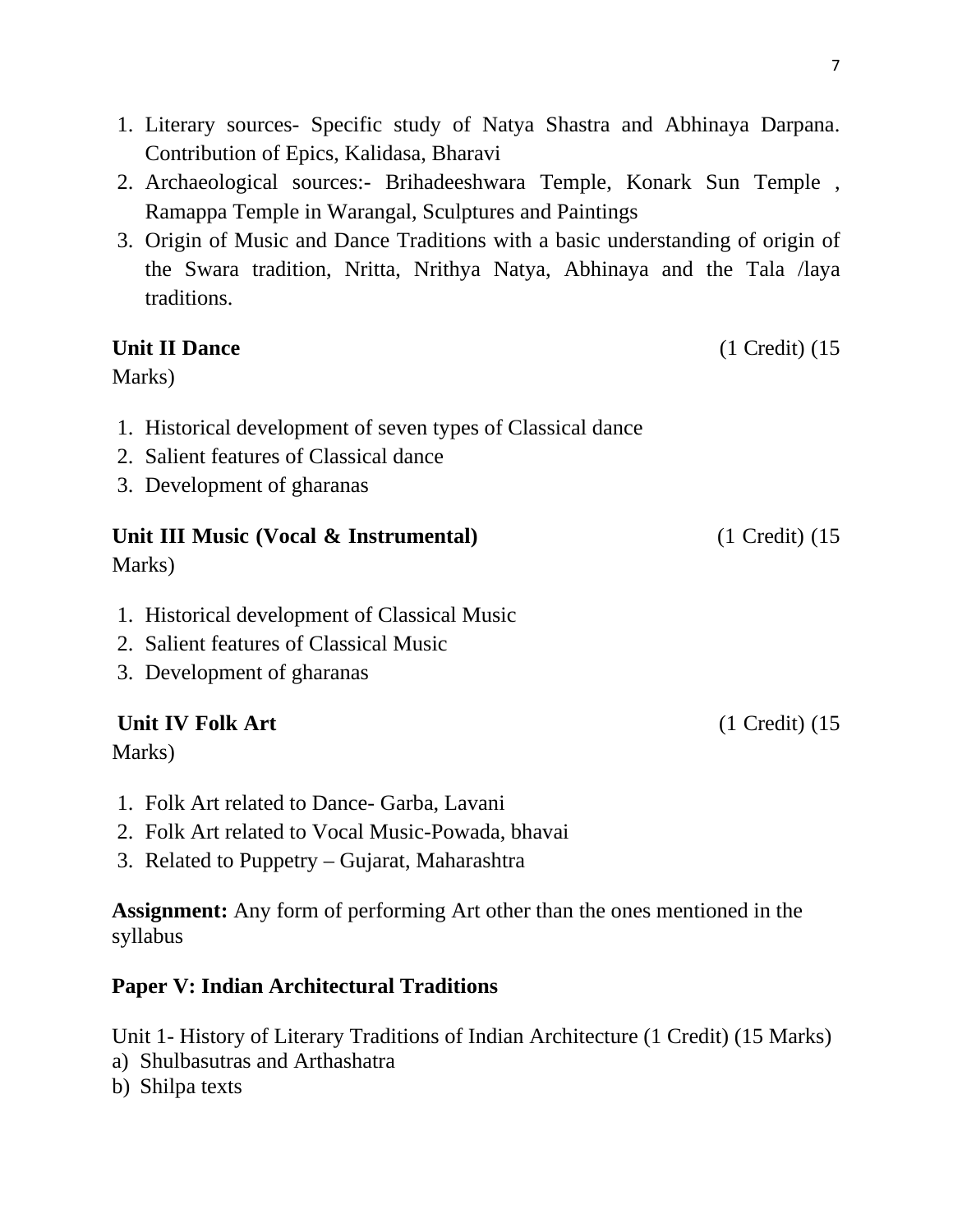c) Texts on Iconography- Chitrasutra

Unit 2- Development of Cave Architecture in India (1 Credit) (15 Marks)

- a) Origin and Development of Cave Architecture in early period
- b) Buddhist Caves in India
- c) Jain Caves in India
- d) Hindu caves in India

Unit 3- Development of Temple Architecture in India (1 Credit) (15 Marks)

- a. Temple: Concept and Development
- b. Development of Temple Architecture in Pre Gupta Period
- c. Regional Styles and Types of Shikaras

Unit 4- Development Civil Architecture in India (1 Credit) (15 Marks)

- a) Historical Survey of the development Water management system in Ancient India in early historic period
- b) Historical Survey of the development Fortifications and town planning in Ancient India in early historic period
- c) Introduction to Fort architecture of Maharashtra

**Assignment**: PPT on architectural traditions of India

# **Paper Pattern:**

# **Paper I Ancient Indian Iconography**

- 1. Write short notes on (2 out of 3) OR Essay Type (1 out of 2) 15
- 2. Write short notes on (2 out of 3) OR Essay Type (1 out of 2) 15
- 3. Write short notes on (2 out of 3) OR Essay Type (1 out of 2) 15
- 4. Write short notes on (2 out of 3) OR Essay Type (1 out of 2) 15

# **Paper II Ancient Indian Epigraphy**

- 1. Write short notes on (2 out of 3) OR Essay Type (1 out of 2) 15
- 2. Write short notes on (2 out of 3) OR Essay Type (1 out of 2) 15
- 3. Write short notes on (2 out of 3) OR Essay Type (1 out of 2) 15
- 4. Write short notes on (2 out of 3) OR Essay Type (1 out of 2) 15

# **Paper III Literature and Archaeology**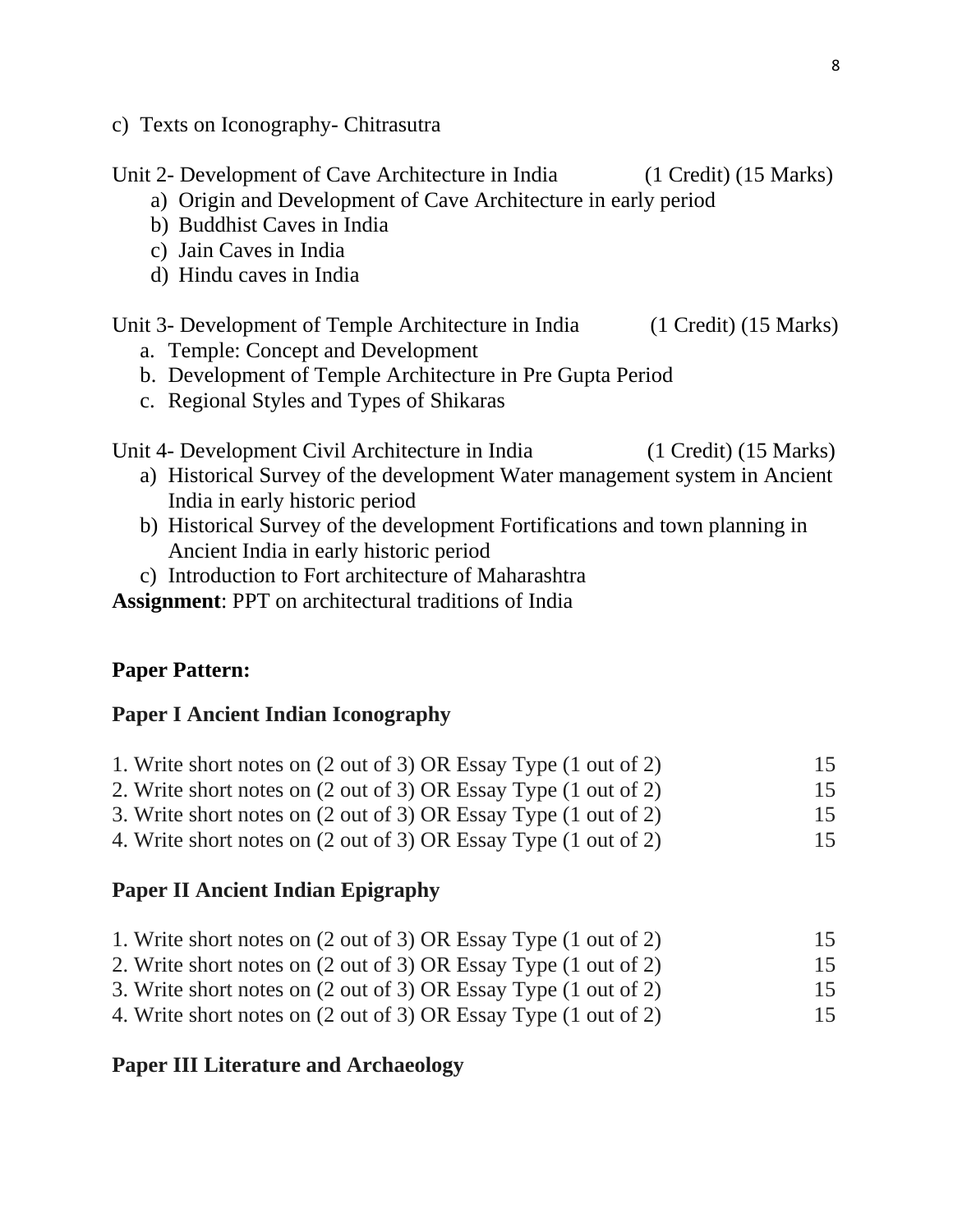4. Write short notes on (2 out of 3) OR Essay Type (1 out of 2) 15

# **Paper IV History of performing arts in India**

| 1. Write short notes on (2 out of 3) OR Essay Type (1 out of 2) | 15 |
|-----------------------------------------------------------------|----|
| 2. Write short notes on (2 out of 3) OR Essay Type (1 out of 2) | 15 |
| 3. Write short notes on (2 out of 3) OR Essay Type (1 out of 2) | 15 |

4. Write short notes on (2 out of 3) OR Essay Type (1 out of 2) 15

# **Paper V Indian Architectural Traditions**

- 1. Write short notes on (2 out of 3) OR Essay Type (1 out of 2) 15
- 2. Write short notes on (2 out of 3) OR Essay Type (1 out of 2) 15
- 3. Write short notes on (2 out of 3) OR Essay Type (1 out of 2) 15 4. Write short notes on (2 out of 3) OR Essay Type (1 out of 2) 15

# **Select Bibliography:**

- 1. Agrawala, P.K.1994, Jaipur: Publication Scheme, Agrawala, Urmila. 1995
- 2. North Indian Temple Sculpture.New Delhi: Munshiram Manoharlal.
- 3. Bakkar, Hans.1997. The Vakatakas an Essay in Hindu Iconology (Gonda Indological Series).
- 4. Banerjee, J.N.1974. Development of Hindu Iconography.New Delhi: Munshiram Manoharlal.
- 5. Bhattacharya, D. 1980. Iconology of Composite Images. New Delhi: Munshiram Manoharlal Publications.
- 6. Champaklakshmi, R.1981.Vaishnava Iconography in the Tamil Country.Delhi: Orient Longman.
- 7. Chawla, J.1990. The Rigvedic Deities and their Iconic Froms. New Delhi: Munshiram Manoharlal.
- 8. Dandwate P. P. 1995. "A Cultural Study of Brahmarical Sycretistic Icons" Pune: Ph.D. Thesis Sumitted to University, Pune
- 9. Deglurkar, G.B. 2004.Portrayal of the Women in the Art and Literature of the Ancient Deccan.Jaipur: Publications Scheme.
- 10.Deglurkar, G.B. 2007.Vishnumurti Namastubhyam. Sri Dwarkadhish Charities, Karnala,Raigad.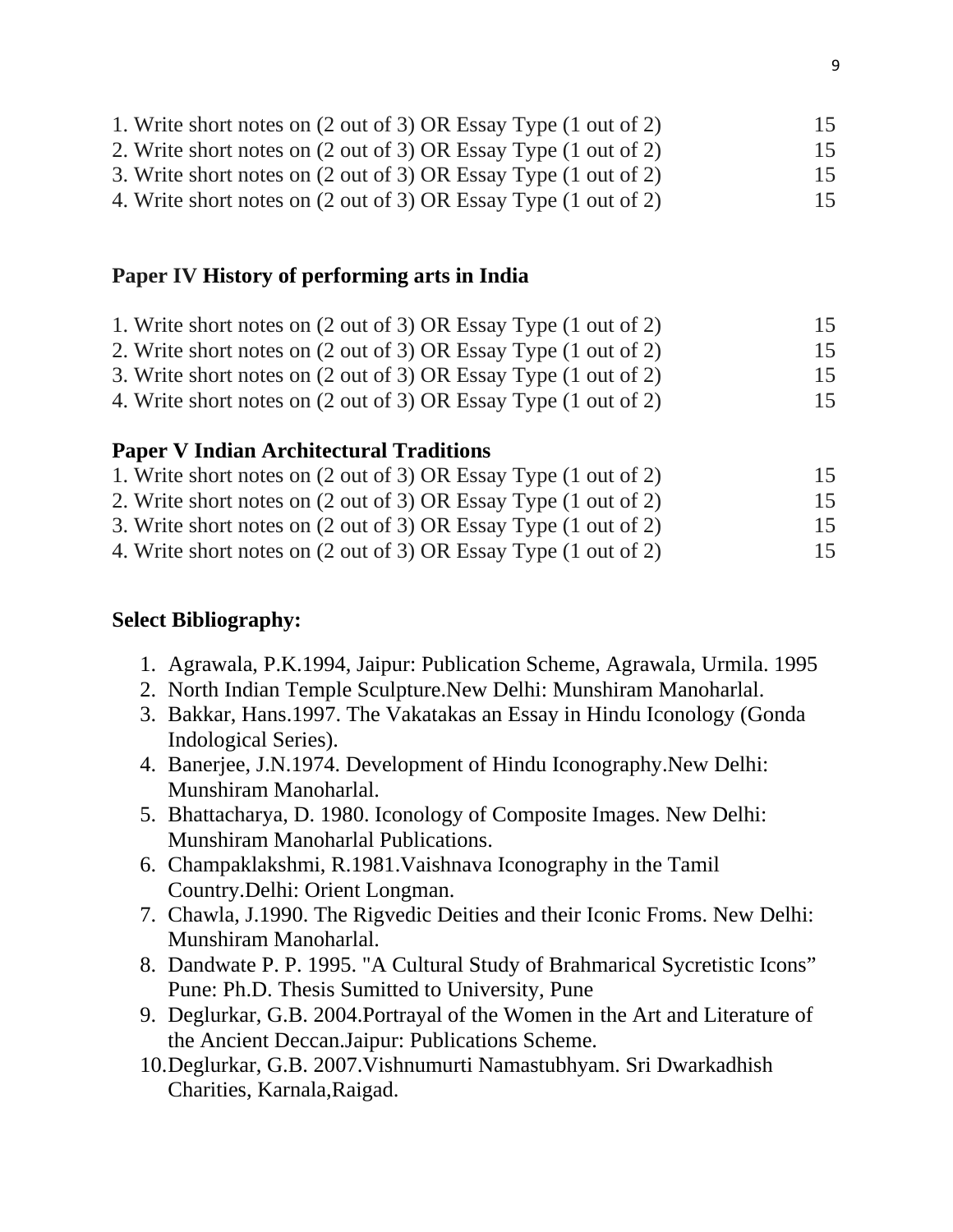- 11.Dahejia, Vidya 1986. Yogini Cult and Temples. New Delhi: National Museum.
- 12.Desai, Devangana 1996. The Religious Imagery of Khajuraho.Mumbai: Project for the Indian Cultural Studies Publication.
- 13.Desai, Kalpana 1973. Iconography of Vishnu.New Delhi: Abhinav Publications.
- 14. Gopinath Rao, T.A. 1985.  $(2^{nd} Ed.)$  Elements of Hindu Iconography.Varanasi: Motilal Banarasidas.
- 15.Gupte, R.S. 1971. Iconography of Hindus, Buddhists and Jainas. Bombay: D.B. Taraporewala Sons and Co.
- 16.Huntington, Susan 1984. The Pala-Sena School of Sculpture.Leiden: E. J. Brill.
- 17.Joshi N.P. 1966. Mathura Sculptures. Mathura: Archaeological Museum.
- 18.Joshi, N.P.1979. Bhartiya Murtishastra. Nagpur: Maharashtra Grantha Nirmiti Mandal.
- 19.Kamalakar, G. (ed.).1993. Vishnu in Art, Thought and Literature. Hyderabad: Birla Archaeological and Cultural Research.
- 20.Khandalwala, Karl (ed.) 1991.Golden Age: Gupta Art Empire, Province and Influence. Bombay: Marg Publications.
- 21.Lal, Shyam Kishor 1980.Female Divinities in Hindu Mythology and Ritual. Pune: University of Poona
- 22.Liebert, Gosta 1985, Iconographic Dictionary of the Indian Religions: Hinduism, Buddhism and Jainism. Delhi: Sri Satguru Publications.
- 23.Mani, V.R.1995. Saptamatrikas in Indian Religion and Art. New Delhi: Mittal Publications.
- 24.Mishra, Rajani 1989. Brahma-Worship, Tradition and Iconography. Delhi: Kanishka Publication House.
- 25.Mishra, Ramnath 1981.Yaksha Cult and Iconography. New Delhi: Munshiram Manoharlal.
- 26.Nagar, Shanti Lal 1988. Mahishasurmardini in Indian Art. New Delhi: Aditya Prakashan.
- 27.Panikkar, Shivaji. K.1997. Saptamatraka Worship and Scultures, An Iconological Interpretations of Conflicts. New Delhi: D.K.Printworld.
- 28.Ramachandra Rao 1988-91. Pratima Kosa- Encyclopedia of Indian Iconography 6 vols. Bangalore: Kalpataru Research Academy.
- 29.Sahai, Bhagwant 2006. Recent Researches in Indian Art and Iconography. Missouri: Kaveri Prakashan
- 30.Sarma, I.K.1982. The Development of Early Shaiva Art and Architecture. (With Special Reference to Andhradesha). Delhi: Abhinava Publications.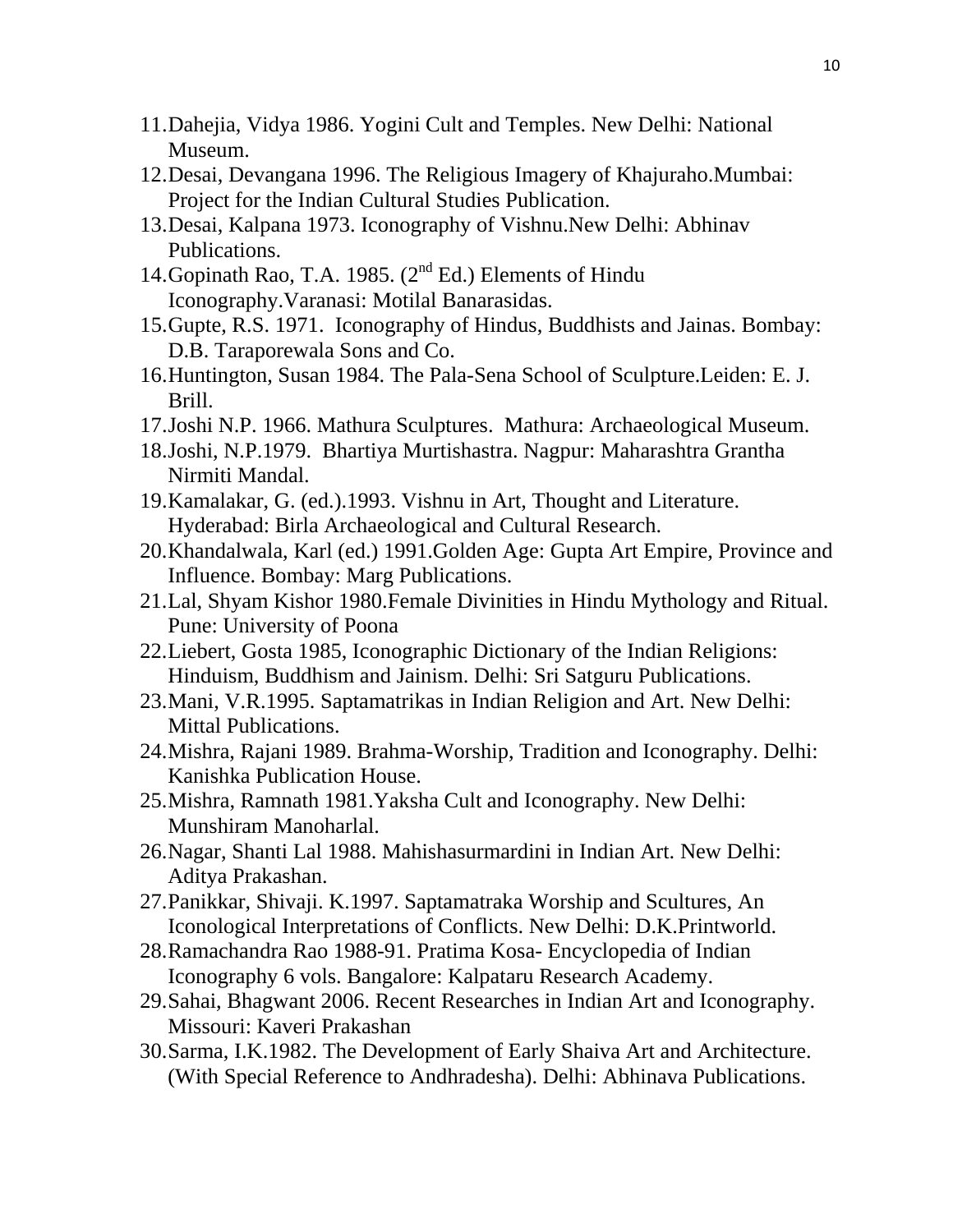- 31.Sinha, Kanchan 1979. Karttikeya in Indian Art and Literature. Delhi: Sundeep Prakashan.
- 32.Shastri, T. Ganpati. (Ed.) 1966. Samaranganasutradhara of Bhoja. Baroda: Oriental Institute.
- 33.Sivrammurti, C.1961. Indian Sculpture. New Delhi: Allied Publishers Pvt. Ltd.
- 34.Sivaramamurty, C. 1963. South Indian Bronzes. New Delhi: Lalit Kala Academy.
- 35.Soundara Rajan, K. V.1982. India's Religious Art.New Delhi: Cosmo Publication.
- 36.Sthapati V. Ganapati and Sthapati 2006.Indian Sculpture and Iconography. Ahmadabad: Mapin Publishing.
- 37.Upadhyaya, Vasudev 1970. Prachin Bharatiya Murti Vijnana (Hindi). Varanasi: Chowkhamba Sanskrit Series.
- 38.Yadava, Nirmala 1997. Ganesha in Indian Art and Literature. Jaipur: Publications Scheme.
- 39.Zimmer, Heinrich 2010. Myths and Symbols in Indian Art and Civilization, New Delhi: Motilal Banarsaidass
- 40.Allchin, F.R. and K.R. Norman 1985. Guide to the Ashokan Inscriptions, South Asian Studies, I: 49-50.
- 41.Bhandarkar, D.R. 1935-36.A List of the Inscriptions of Northern India in Brahmi and its Derivative Scripts, from about 200 B.C. Appendix to Epigraphia Indica vols. 19-23.
- 42.Bhandarkar, D.R. 1981.Inscriptions of the Early Gupta Kings (Bahadurchand Chhabra and Govind Swamirao Gai eds.).
- 43.Corpus Inscriptionum Indicarum vol. III. New Delhi: Archaeological Survey of India. Bühler, George 1892.
- 44.A New Variety of the Southern Maurya Alphabet, Winer Zeitschrift für die Kunde des Morgen Landes (Vienna Oriental Journal), vol. 6: 148-156.
- 45.Bühler, George 1898.On the Origin of Indian Brahma Alphabet.Strassburg: Karl J. Trubner.
- 46.Bühler, George 1959.Indian Palaeography.Calcutta: Indian Studies.
- 47.Dani, Ahmad Hasan 1963.Indian Palaeography,Oxford: Clarendon Press. Epigraphia Indica 1892-1940.Vol. 1- XXV, Archaeological Survey of India.
- 48.Hultzch, D. 1969 (Reprint).Corpus Inscriptionum Indiacarum.Vol.I. Varanasi: IndologicalBook House.
- 49.Gokhale,S. Purabhilekhavidya.Mumbai: Sahitya Sanskruti Mandal.
- 50.Goyal, S.R. 2005.Ancient Indian Inscriptions.Jodhpur: Kusumanjali Book World.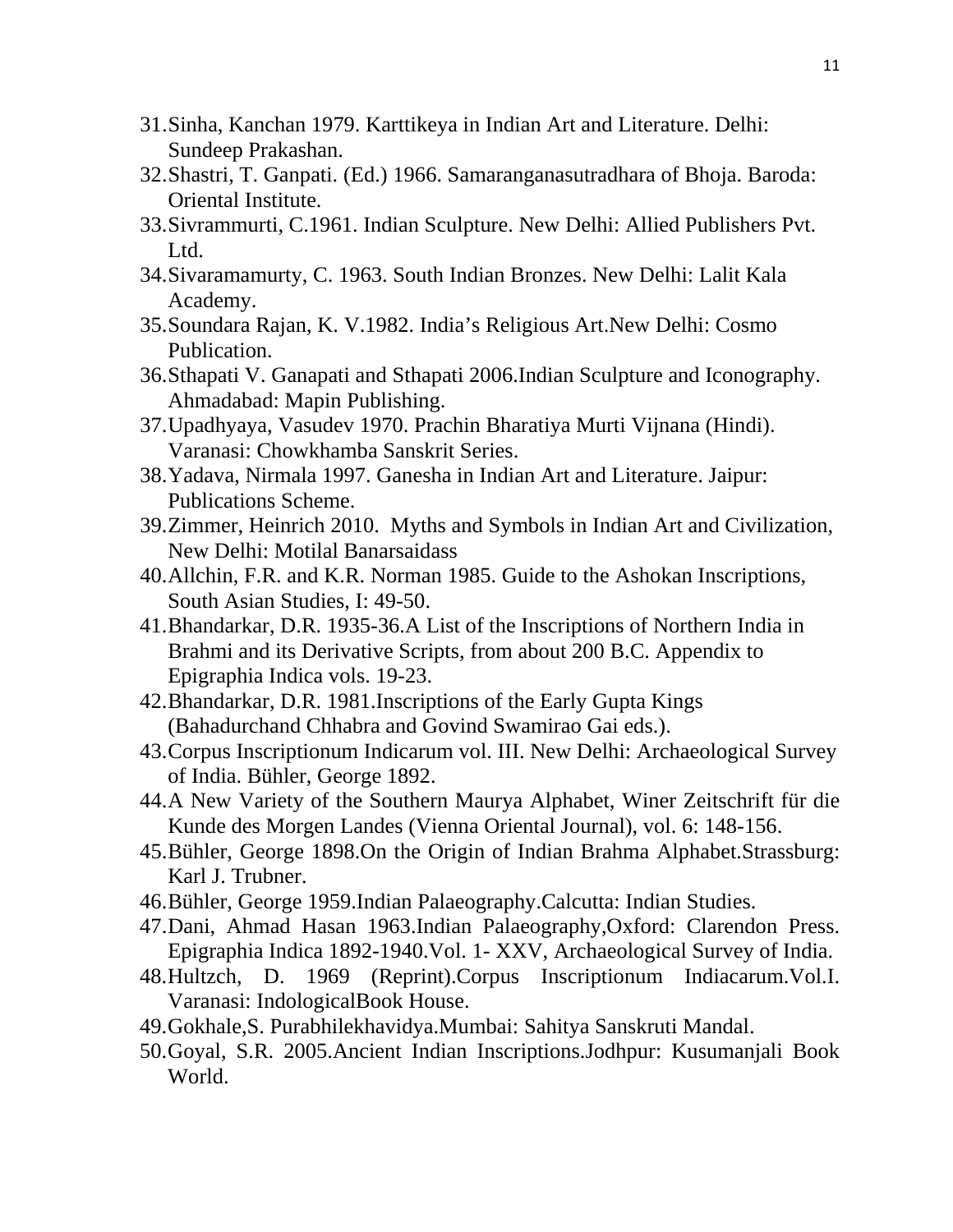- 51.Khare, M.D. 1967. Discovery of a Vishnu Temple near the Heiodorus Pillar, Besnagar, District Vidisha (M.P.), Lalit Kala (13): 21-27.
- 52.Lüders, H. 1912.A List of Brahmi Inscriptions from the Earliest Times to About A.D. 400 with the Exception of those of Asoka.Appendix to Epigraphia Indica Vol. X.
- 53.Mangalam, S.J. 1990.Kharoshti Script.Delhi: Eastern Book Linkers.
- 54.Mehendale, M.A. 1948.Historical Grammar of Inscriptional Prakrits. Poona: DeccanCollege Post Graduate and Research Institute.
- 55.Mehendale, M.A. 1948.Asokan Inscriptions in India (Linguistic Study together with Exhaustive Bibliography).Bombay: University of Bombay.
- 56.Mirashi, V.V. 1981.The History and Inscriptions of the Satavahanas and the Western Kshatrapas. Bombay: Maharashtra State Board of Literature and Culture.
- 57.Pandey, R. 1957.Indian Palaeography.Delhi: Motilal Banarasidas.
- 58.Raghunath, K. 1998.Ikshvakus of Vijaya Puri: Study of the Nagarjunakonda Inscriptions.Delhi: Eastern Book Linkers.
- 59.Ramesh, K.V. 1984.Indian Epigraphy.Delhi: Sundeep Prakashan.
- 60.Rea, Alexander 1997 (Reprint).South Indian Buddhist Antiquities. Archaeological Survey of India New Imperial Series Vol. XV.New Delhi: Director General, Archaeological Survey of India.
- 61.Salomon, Richard 1998.Indian Epigraphy.New delhi: Munshiram Manoharlal Publishers Pvt. Ltd.
- 62.Shastri, A.M. 1996-97. Some Observations on the Origin and Early History of the Vikrama Era,Prachya Pratibha,vol. XVIII: 1-51.
- 63.Shastri, A.M. 1966. The Saka Era, Panchal,vol. 9: 109-132.
- 64.Sircar, D.C. 1965. Indian Epigraphy.Delhi: Motilal Banarasidas.
- 65.Sircar, D.C. 1986 (3rdedition). Select Inscriptions. Vol. I. Delhi: Asian Humanities Press.
- 66.Srinivasan, P.R. and S. Sankaranarayanan 1979. Inscriptions of the Ikshvaku Period. Hyderabad: Andhra Pradesh Government.
- 67.Woolner, Alfred C. 1924.Asoka Text and Glossary (parts I and II). Lahore: The University of the Panjab, Lahore.
- 68.Allchin, F. R. 1995.The Archaeology of Early Historic South Asia and Emergence of Cities and States.Cambridge University Press, Cambridge.
- 69.Andren, Anders 1998.Between Artifacts and Texts.New York: Plenum press.
- 70.Bhattacharya, Sukumari 1975.Literature in the Vedic Age (2 Vols). K.P. Bagehi and Co., Calcutta Dymond, D. P. 1974.
- 71.Archaeology and History: A Plea for Reconciliation.London: Thomas and Hudson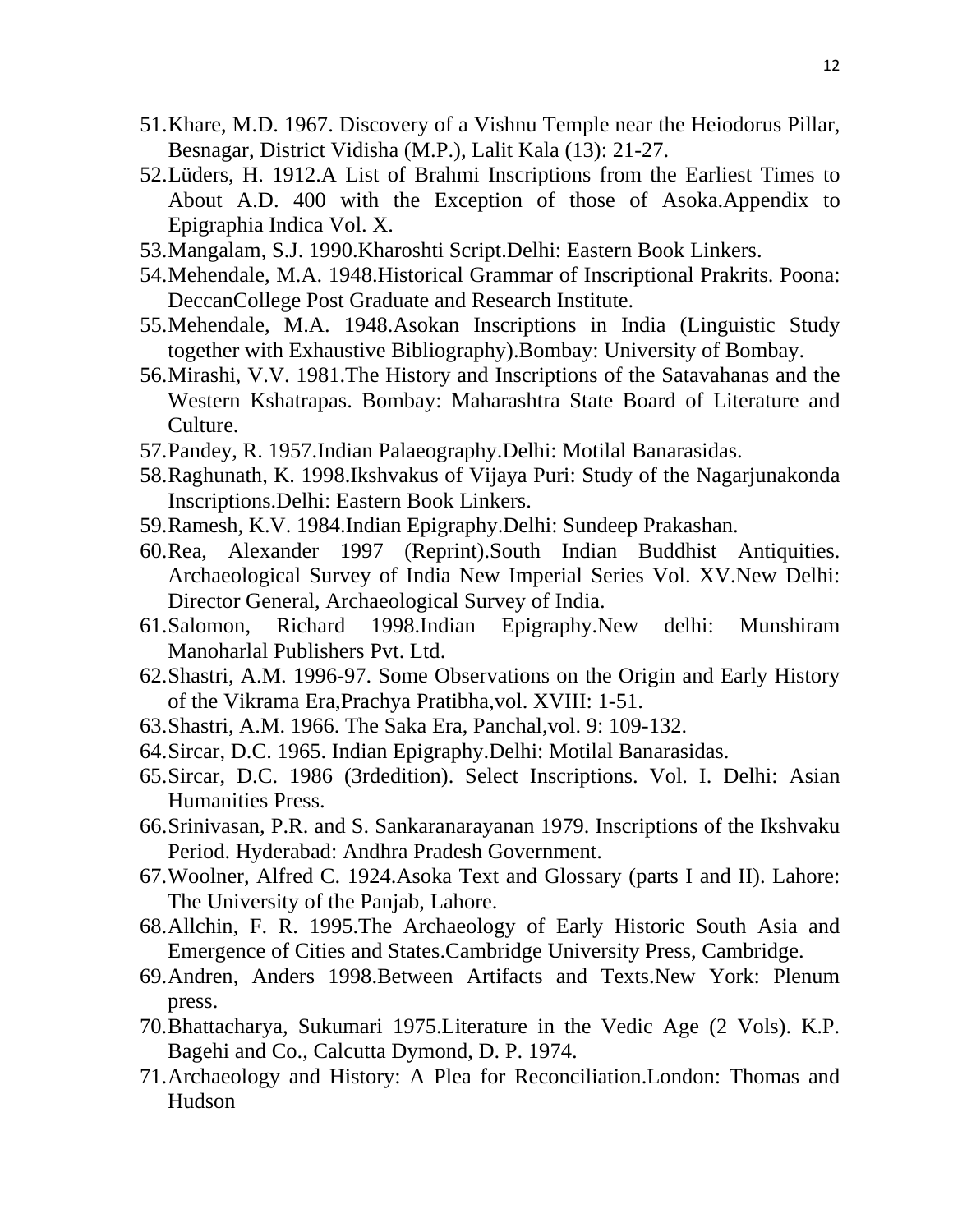- 72.Erodsy, George 1988.Urbanisation in Early Historical India. Oxford: BAR.
- 73.Dhavalikar, M.K.1999. Historical Archaeology of India.New Delhi: Books & Books.
- 74.Kosambi, D.D. 1985. An Introduction to the Study of Indian History. (Reprint) Mumbai: Popular Prakashan.
- 75.Survey of Sanskrit Literature.Mumbai: Bharatiya Vidya Bhavan.
- 76.Lad, Gauri P. 1981. Mahabharata and Archaeological Evidence.Pune: Deccan College.
- 77.Sharma, R. S. 1996. The State and Varna formation in the Mid- Ganga Plains. New Delhi: Manohar Publishers.
- 78.Roy, T. N. 1983.The Ganges Civilization: A Critical Study of PGW & NBPW Periods of the Ganga Plains of India.New Delhi: Ramanada Vidya Bhavan.
- 79.Thapar, Romila 1990.From Lineage to State.Delhi: Oxford University Press.
- 80.Tripathi, Vibha 1976.The Painted Gray ware: An Iron Age Culture of North India. Delhi: Concept Publishing House.
- 81.Tripathi, Vibha 2001.Age of Iron in South Asia Legacy & Tradition.
- 82.Vatsyayan Kapila (1968)Classical Indian Dance in Literature and the Arts,Sageet Natak akademi
- 83.Nair Rajeev (2007)A Rasika's journey Through Hindustani Music,Indialog publications pvt ltd
- 84.Rao Appa P.S.R and Sastry Rama P (1997)Bharata's Natya Shastra,A naatya mala publication
- 85.Coomaraswamy Ananda,(1987)A mirror of Gesture,Munshiram Manoharlal Publishers pvt ltd
- 86.Coomaraswamy Ananda (1987) Dance 0f Shiva,Munshiram Ma noharlal Publishers pvt ltd
- 87.Rangacharya Adya ( 1971)The Indian Theatre, National Book Trust of India
- 88.Kishore B.R (Dr) (1988)Dances of India, Diamond Pocket Books
- 89.Rao Krishna U.S(1980) A Dictionary of Bharata Natya,Orient Longman publication
- 90.Sarabhai Mrinalini (1981) Understanding Bhararatanatyam ,Ther Darpana Academy of Performing arts
- 91.Tarlekar G.H, (1975) Studies in the Natya Shastra,Motilal Banarsidass publication.
- 92.Gosh Manmohan (1975) Nandikesvara Abhinayadarpanam, Manisha Granthalaya Pvt limited